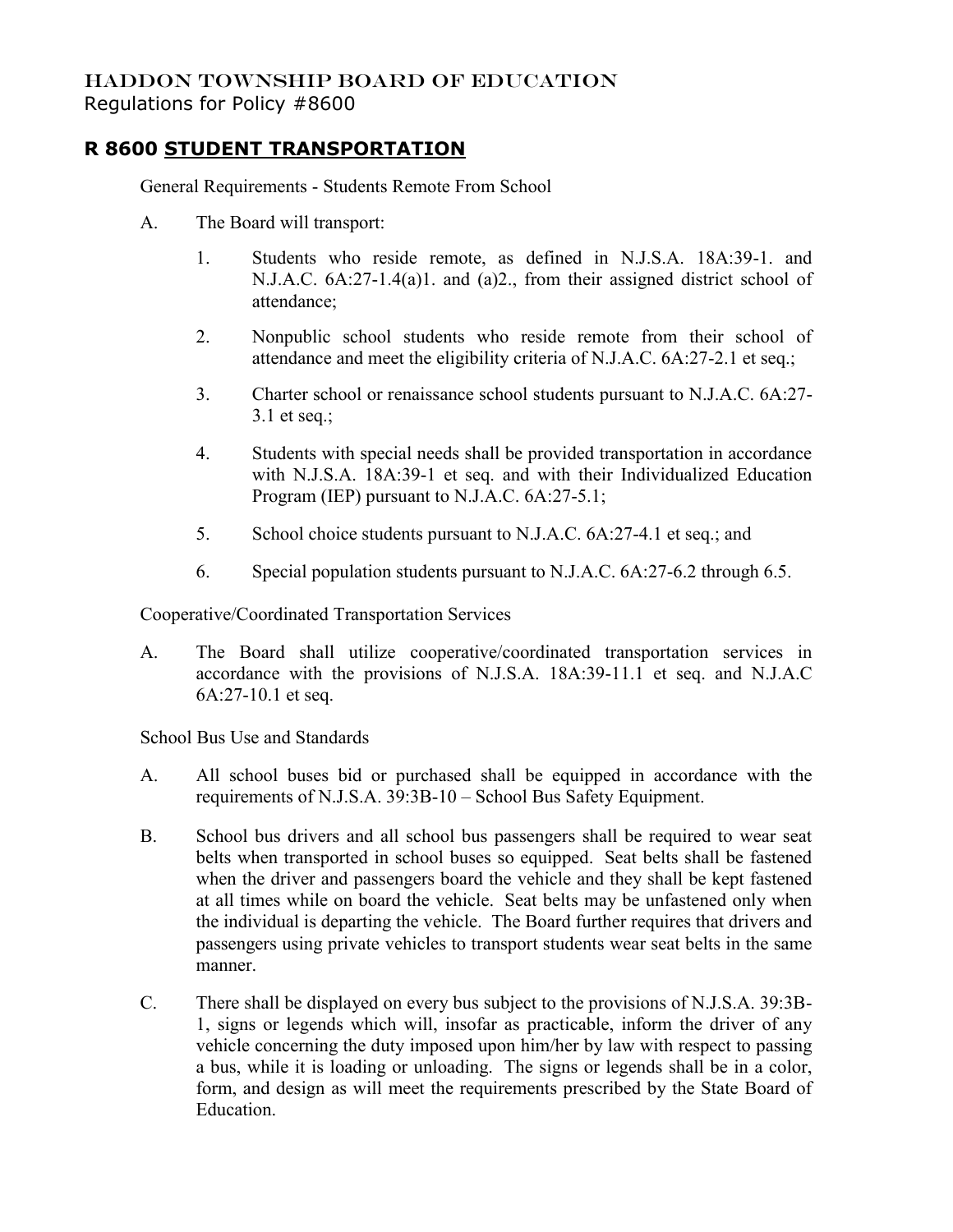An agency, Board of Education, nonpublic school, or school bus contractor operating a school bus subject to the provisions of N.J.S.A. 39:3B-1 shall display across the rear of the school bus a telephone number, website address, or other identifying information which shall allow the public to report a bus driver's misconduct while operating the school bus to the Board of Education or nonpublic school for which the school bus provides transportation. The lettering shall be of a color that contrasts with the color of the school bus.

The Board of Education or nonpublic school shall comply with New Jersey Department of Education (NJDOE) regulations regarding: the appropriate Board of Education or nonpublic school official or designee to address and respond to a complaint of school bus driver misconduct; the appropriate actions which a Board of Education or nonpublic school may take to respond to a complaint of school bus driver misconduct; and the time period during which a Board of Education or nonpublic school may act to respond to a complaint of school bus driver misconduct in accordance with the provisions of N.J.S.A. 39:3B-2.1.

- D. The Board requires every school bus bid or purchased that is used to transport public, non-public, charter, and/or renaissance school students will be equipped with a crossing control arm at the right front corner of the bus. The arm must open and extend out from the bus at least five feet each time the bus door is opened.
- E. School bus purchase, use, and standards must meet Federal and State standards and must be in accordance with N.J.A.C. 6A:27-7.1 et seq. and N.J.S.A. 18A:18A-1 et seq. – Public School Contracts Law.

Operation and Management of Transportation System

- A. The Transportation Supervisor shall
	- 1. Prepare a map of the district on which each bus stop and bus route is indicated or, alternatively, prepare an itinerary of bus routes that may be used in conjunction with a map of the school district;
	- 2. Prepare and promulgate procedures to be followed in the event of a bus emergency, bus safety, bus driver training and rules governing the conduct of all students transported by the Board in accordance with N.J.A.C. 6A:27-11.1 et seq. and 6A:27-12.1 et seq.;
	- 3. Maintain such records and make such reports regarding school transportation as are required by the State Board of Education; and
	- 4. Prepare the specifications for each bus route or contract for which proposals will be sought by the Board in accordance with N.J.A.C. 6A:27- 9.1 et seq.
- B. The operation and fiscal management of the district's transportation system shall be conducted in strict accordance with rules of the State Board of Education and the NJDOE.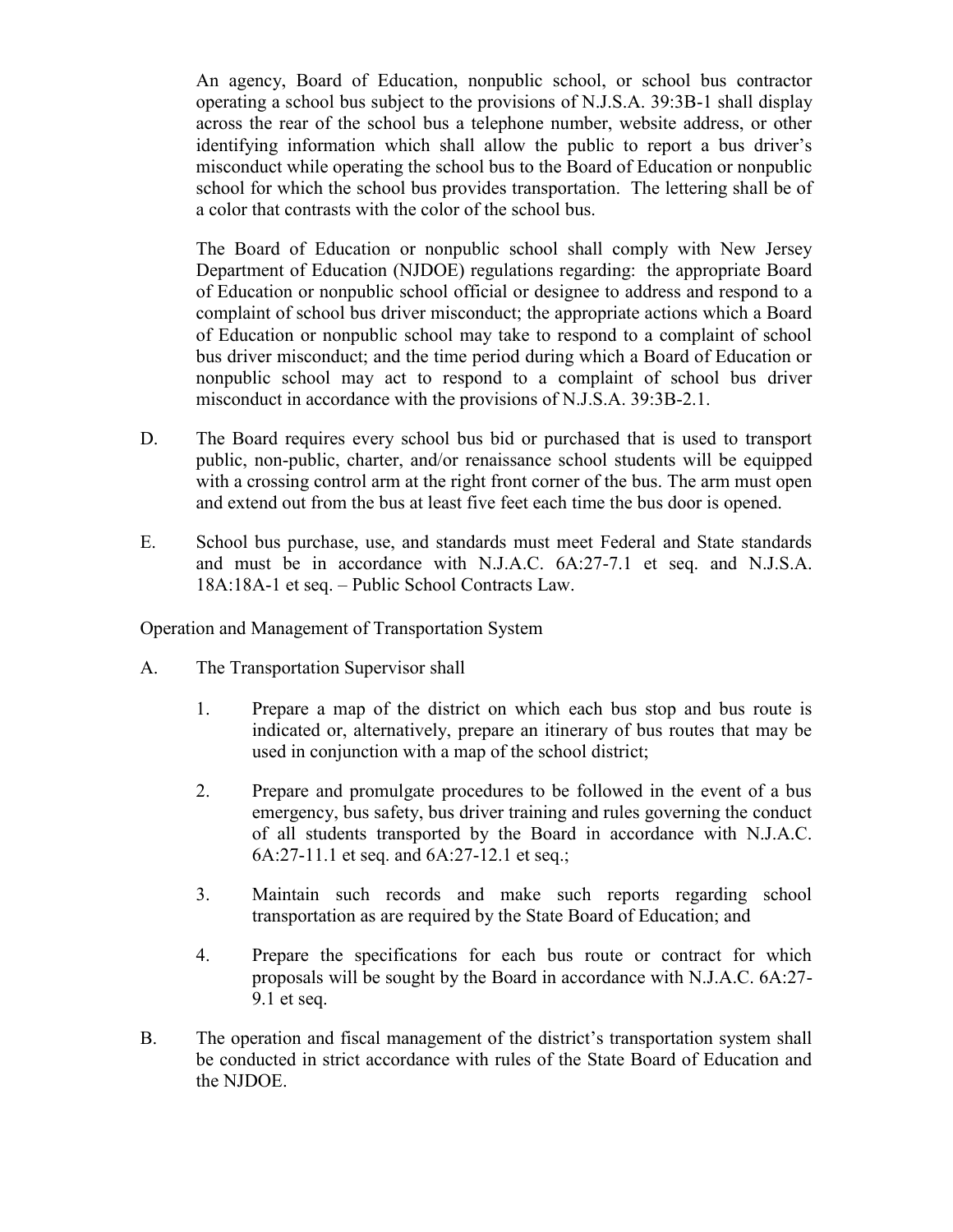Bus Procedures to Reduce the Spread of Contagion

- A. To the maximum extent practicable, bus drivers will ensure that students and adults comply with appropriate social distancing practices (at least six feet between riders) while on the school bus. Hand sanitizer will be made available at the school bus entrance for use when boarding.
- B. Drivers should practice all safety actions and protocols as indicated for other staff, including hand hygiene and face coverings.
- C. Hand sanitizer will be available at the school bus entrance for each student to use when boarding.
- D. Students must wear face coverings while riding on the bus. Accommodations for students who are unable to wear face coverings should be consistent with the student's IEP. For adults, accommodations shall be consistent with those provided by the school district for staff and others. Exceptions to this requirement are as follows:
	- 1. Doing so would inhibit the student's health;
	- 2. The student is in extreme heat outdoors;
	- 3. A student's documented medical condition, or disability as reflected in an Individualized Education Program (IEP), precludes the use of face covering;
	- 4. The student is under the age of two (2), due to the risk of suffocation;
	- 5. Face coverings should not be placed on anyone who has trouble breathing or is unconscious, or anyone who is incapacitated or otherwise unable to remove the face covering without assistance (e.g. face coverings should not be worn by Pre-K students during nap time);
	- 6. When wearing a face covering creates an unsafe condition in which to operate equipment or execute a task.
- E. Bus drivers will be reminded to implement certain personal hygiene actions (e.g., frequent hand washing) and be afforded the opportunity to do so (such as having sufficient time between routes);
- F. District vehicles will be cleaned and sanitized including seats, rails, and highly touch surfaces before each run.
- G. Contracted transportation providers shall be required to clean and sanitize seats, rails and highly touched surfaces before each run. The district shall collaborate with the contracted service provider to develop these procedures and ensure that they are consistently followed. The contracted service provider shall collaborate with the district in establishing cleaning/sanitation protocols that are consistent with social distancing practices. The contracted service provider shall ensure that employees are fully trained in the implementation of the established protocols:
- H. All personnel responsible for cleaning school buses shall document the cleaning/sanitizing measures taken. Personnel are required to: